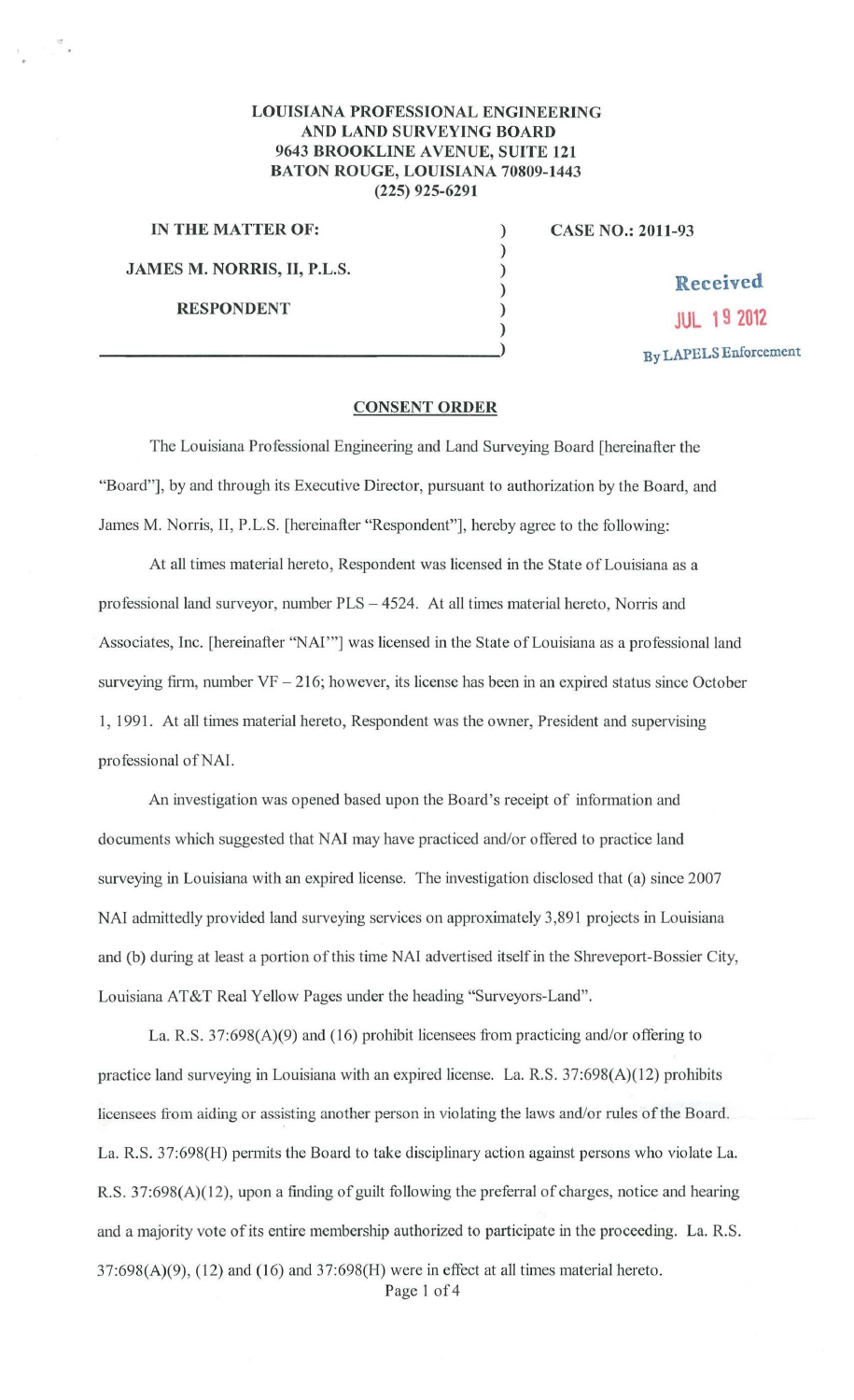It is undisputed that (a) NAI's license to practice and/or offer to practice land surveying in Louisiana has been in an expired status since October 1, 1991, (b) during this time period NAI practiced and/or offered to practice land surveying in Louisiana and (c) Respondent aided or assisted NAI in violating the laws and/or rules of the Board.

By letter dated July 3, 2012, the Board gave notice to Respondent that it was considering the preferral of charges against Respondent on the grounds that he may have violated La. R.S. 37:698(A)(l2), relative to the aiding or assisting of another person in violating the laws and/or rules of the Board.

Wishing to dispense with the need for further disciplinary action and to conclude the instant proceeding without further delay and expense, for the purpose of this proceeding only, Respondent and the Board do hereby enter into this Consent Order, in which Respondent of his own free will consents to the issuance of a Consent Order by the Board, wherein Respondent agrees to (a) pay a fine of three thousand eight hundred ninety-one  $(\$3,891.00)$  dollars, (b) pay administrative costs of two hundred thirty-six and 85/100 (\$236.85) dollars, (c) successfully complete the Board's online Louisiana Laws and Rules Quiz, (d) successfully complete the Board's online Louisiana Professionalism and Ethics Quiz and (e) the publishing of this Consent Order on the Board's website and a smmnary of this matter in the Board's official journal, the Louisiana Engineer and Surveyor Journal, and the reporting of this matter to the National Council of Examiners for Engineering and Surveying (NCEES), identifying Respondent by name.

Respondent admits to violations of the referenced laws and/or rules regarding the aiding or assisting of another person in violating the laws and/or mles of the Board. Respondent acknowledges awareness of said laws and/or rules and states that he will comply with all applicable laws and rules henceforth. Respondent has been advised of his right to be represented by counsel before the Board and/or to appear at any hearing personally or by counsel and present witnesses and evidence in his own behalf, and he hereby waives this right and his right to appeal; and he states affirmatively that he has been afforded all administrative remedies due him under the law.

Therefore, in consideration of the foregoing and by signing this Consent Order, Respondent does hereby waive his right to a hearing before the Board, to the presenting of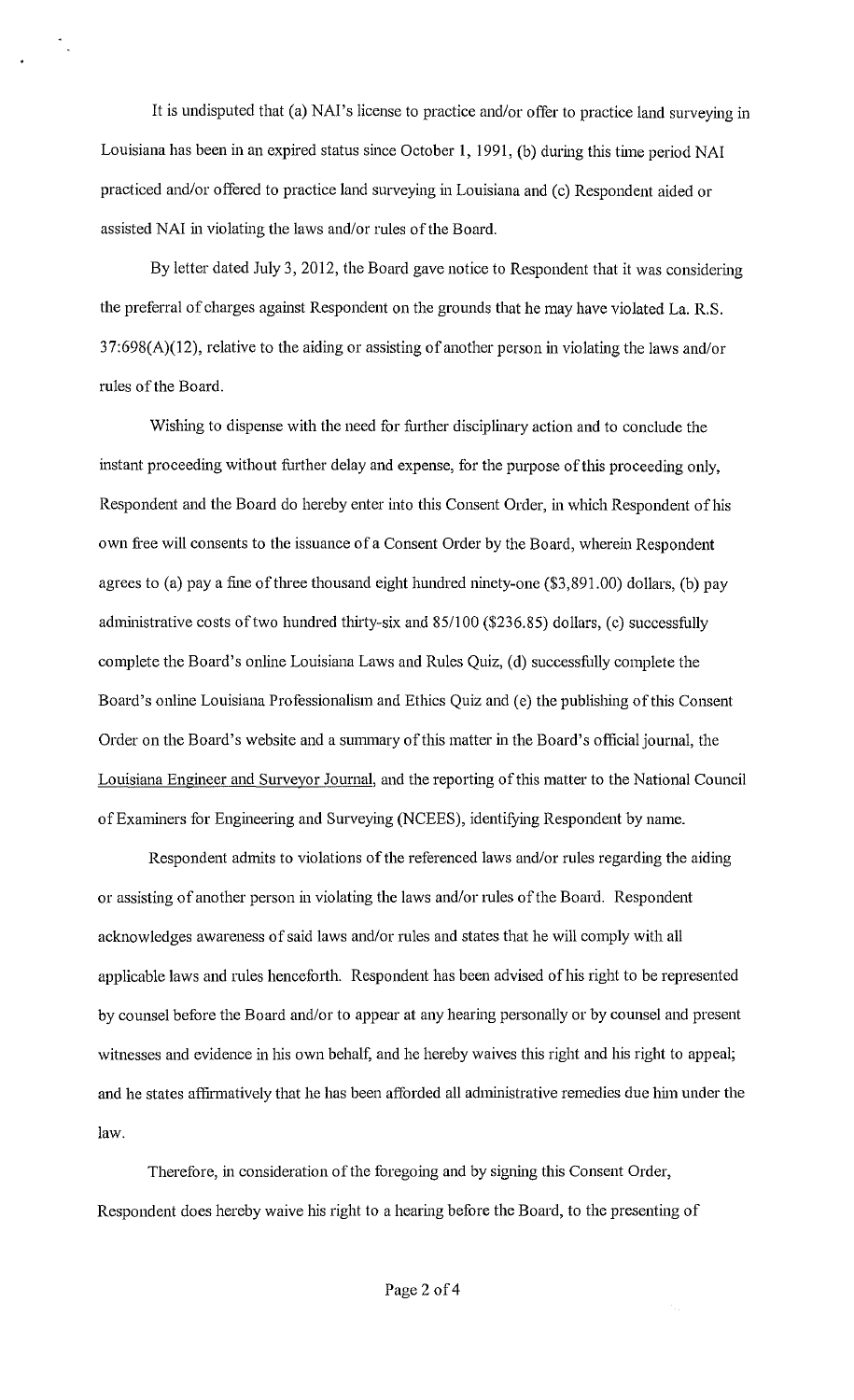evidence and witnesses in his behalf, to Findings of Fact and Conclusions of Law in this case, and to judicial review of this Consent Order.

Respondent hereby represents (a) that he fully understands the meaning and intent of this Consent Order, including but not limited to its final and binding effect, (b) that he has voluntarily entered into this Consent Order and that no other promise or agreement of any kind has been made to or with him by any person whatsoever to cause the execution of this instrument and (c) that the sanctions set forth in this Consent Order do not prevent the Board from taking further disciplinary or enforcement action against Respondent on matters not specifically addressed in this Consent Order.

WHEREFORE, the Louisiana Professional Engineering and Land Surveying Board and Respondent agree that:

I. Respondent shall pay a fine of three thousand eight hundred ninety-one (\$3,891.00) dollars, which shall be tendered to the Board by certified check payable to the Board, due upon the signing of this Consent Order; and

2. Respondent shall pay administrative costs of two hundred thirty-six and 85/100 (\$236.85) dollars, which shall be tendered to the Board by certified check payable to the Board, due upon the signing of this Consent Order; and

3. Respondent shall successfully complete the Board's online Louisiana Laws and Rules Quiz with a score of 90% or higher and return it to the Board within sixty (60) days of the effective date of this Consent Order; and

4. Respondent shall successfully complete the Board's online Louisiana Professionalism and Ethics Quiz with a score of 90% or higher and return it to the Board within sixty (60) days of the effective date of this Consent Order; and

5. This Consent Order shall be published on the Board's website and a sununary of this matter shall be printed in the official journal of the Board, the Louisiana Engineer and Surveyor Journal, and reported to the National Council of Examiners for Engineering and Surveying (NCEES), identifying Respondent by name; and

6. This Consent Order shall not become effective unless and until it is accepted and signed by and on behalf of the Board. Should the Board not accept and sign this Consent Order, it is agreed that presentation of this matter to the Board shall not prejudice the Board or any of its